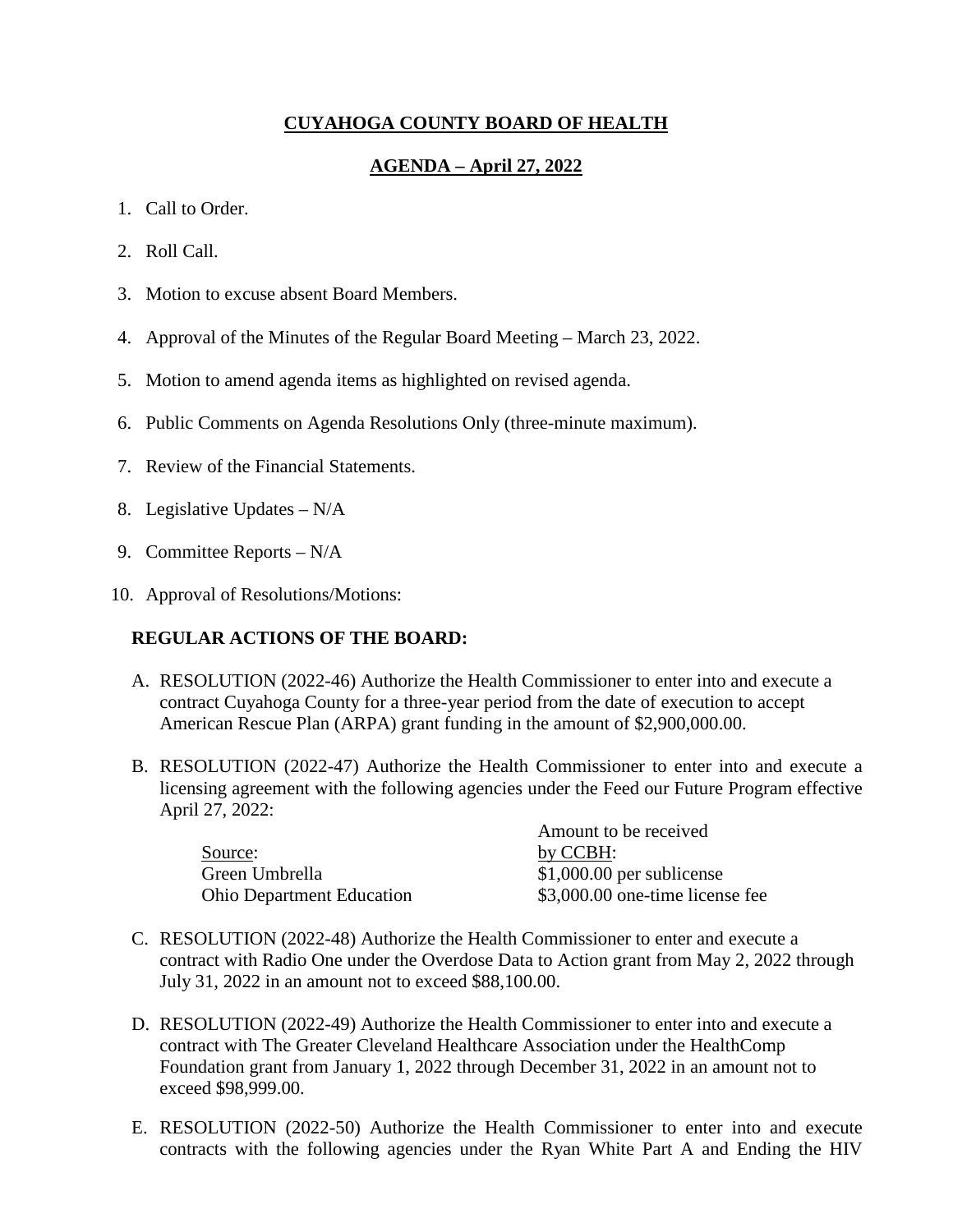Epidemic grants from March 1, 2022 through February 28, 2023 (ref. enclosed):

|                                            | Amount to be paid |
|--------------------------------------------|-------------------|
|                                            | not to exceed:    |
| Mercy Health - Regional Medical Center LLC | \$82,895.00       |
| University Hospitals                       | \$323,670.00      |

- F. RESOLUTION (2022-51) Authorize the Health Commissioner to enter into and execute an addendum to the contract with Case Western Reserve University (CWRU) under the Racial and Ethnic Approaches to Community Health (REACH) grant to increase the amount paid to CWRU from \$202,698.00 to \$247,698.00 (Resolution 2022-23).
- G. RESOLUTION (2022-52) Approval for Winter/Spring 2022 tuition for the following employee and amount approved on April 22, 2022 by the Tuition Assistance Review Committee:

Sheena Killings, Public Health Nurse, MSN \$4,000.00

- H. RESOLUTION (2022-53) Honoring Najeebah Shine for 23 years of dedicated public health service to the Cuyahoga County Board of Health.
- I. RESOLUTION (2022-54) Honoring Terry Allan for 33 years of dedicated public health service to the Cuyahoga County Board of Health.

# **BOARD ORDERS, RULES, FEES OR REGULATIONS:**

A. RESOLUTION (2022-55) To grant a variance from Section 3701-29-03 (C)(5) of the Ohio Administrative Code as it relates to the required number of continuing education hours required prior to registration as a sewage treatment system installer for Colin Cooper, Horizon Excavating LLC.

# **FIRST READING:**

A. RESOLUTION (2022-56) To amend the CCBH Provider Fees for clinical services effective, May 2, 2022, as an emergency measure (ref enclosed).

# **SECOND READING:**

None

# **THIRD READING:**

None

11. RESOLUTION (2022-57) Approval of the Consent Agenda as set forth in the attached schedules:

> Schedule A Appropriation Measures. Schedule B Cash Transfers.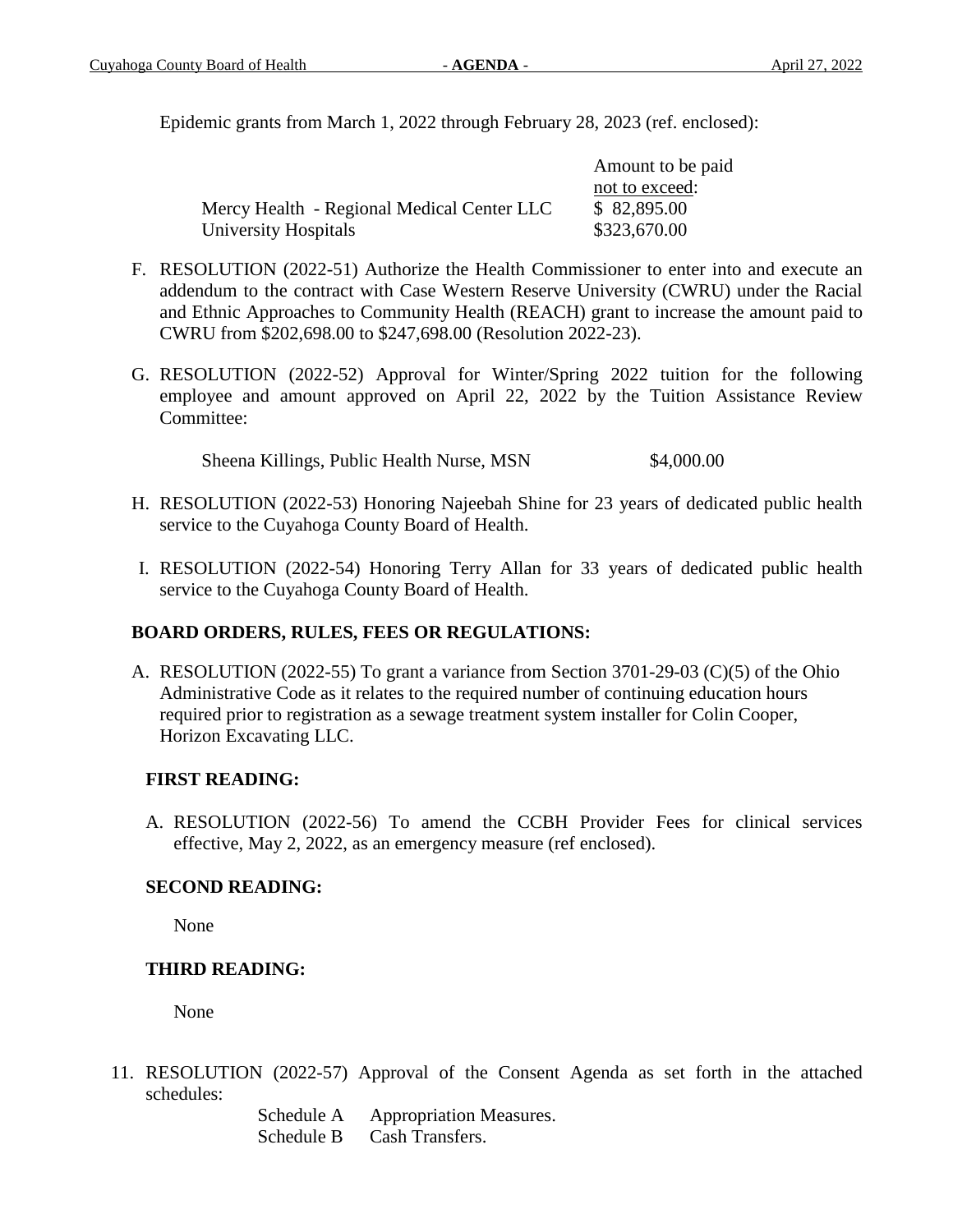| Schedule C | Routine Personnel Actions.             |
|------------|----------------------------------------|
| Schedule D | Employee Training and Travel Expenses. |

- Schedule E Approval of Vouchers. (Available upon request)
- Schedule F CRC Report and Other Contracts.
- 12. Health Commissioner's Report (1) COVID-19 Response Update
- 13. Public and Staff Comments (three-minute maximum).
- 14. Motion to adjourn to Executive Session to discuss personnel issues.
- 15. Miscellaneous Business.
- 16. Motion to adjourn the meeting.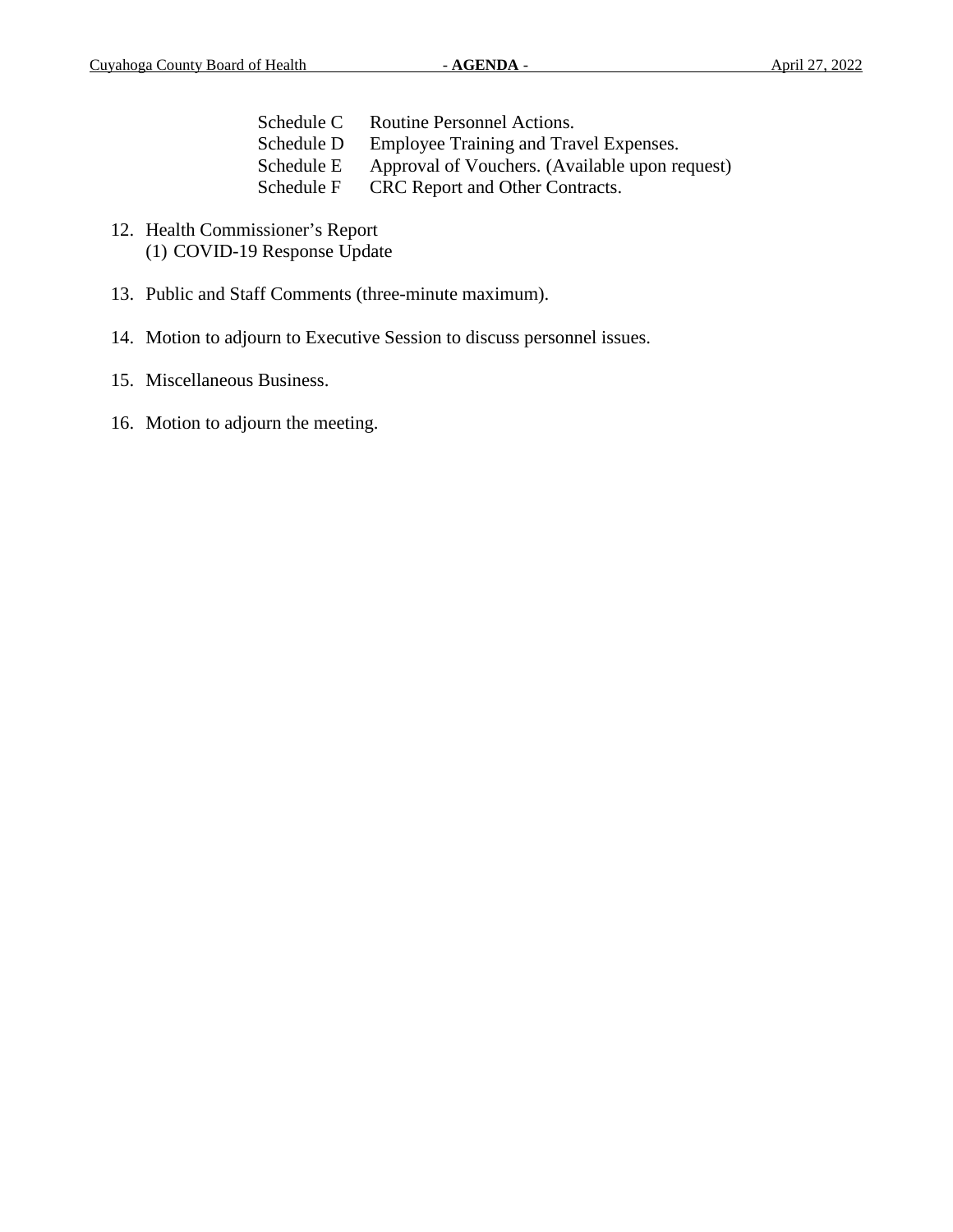### **SCHEDULE A APPROPRIATION MEASURES**

- 1. Establish Budgets
	- A. Establish a budget for the 2022 Starting Point grant in the amount of \$45,652.68 (ref. enclosed).
	- B. Establish a budget in the 2022 Water Pollution Control Loan Fund grant in the amount of \$150,000.00 (ref. enclosed).
- 2. Budget Revisions
	- A. Budget revision in the 2019/2020 Racial and Ethnic Approaches to Community Health (REACH) grant to redistribute \$87,870.00 (ref. enclosed).
	- B. Budget revision in the 2021/2022 Ending the HIV Epidemic grant to redistribute \$2,910.00 (ref. enclosed).
	- C. Budget revision in the 2020 Dental Sealant grant to increase the budget by \$30,000.00 (ref. enclosed).
	- D. Budget revision in the 2021 Creating Healthy Communities (CHC) grant to decrease the budget by \$1,855.11 (ref. enclosed).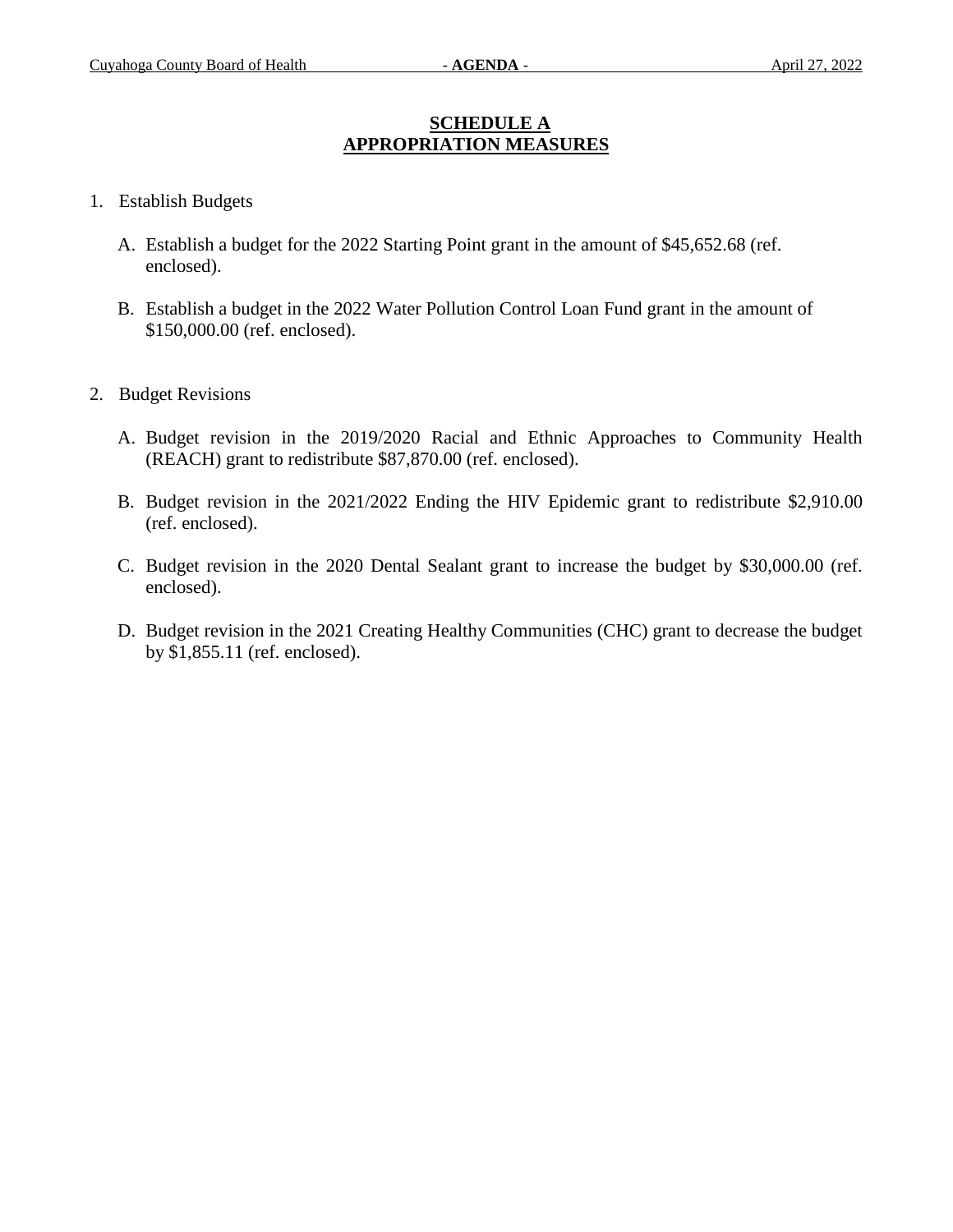### **SCHEDULE B CASH TRANSFERS**

- 1. Operating Transfers
	- A. Operating transfer from the General Revenue Fund to the Board of Health FSA Fund in the amount of \$35,000.00 (ref. enclosed).
- 2. Residual Equity Transfers

None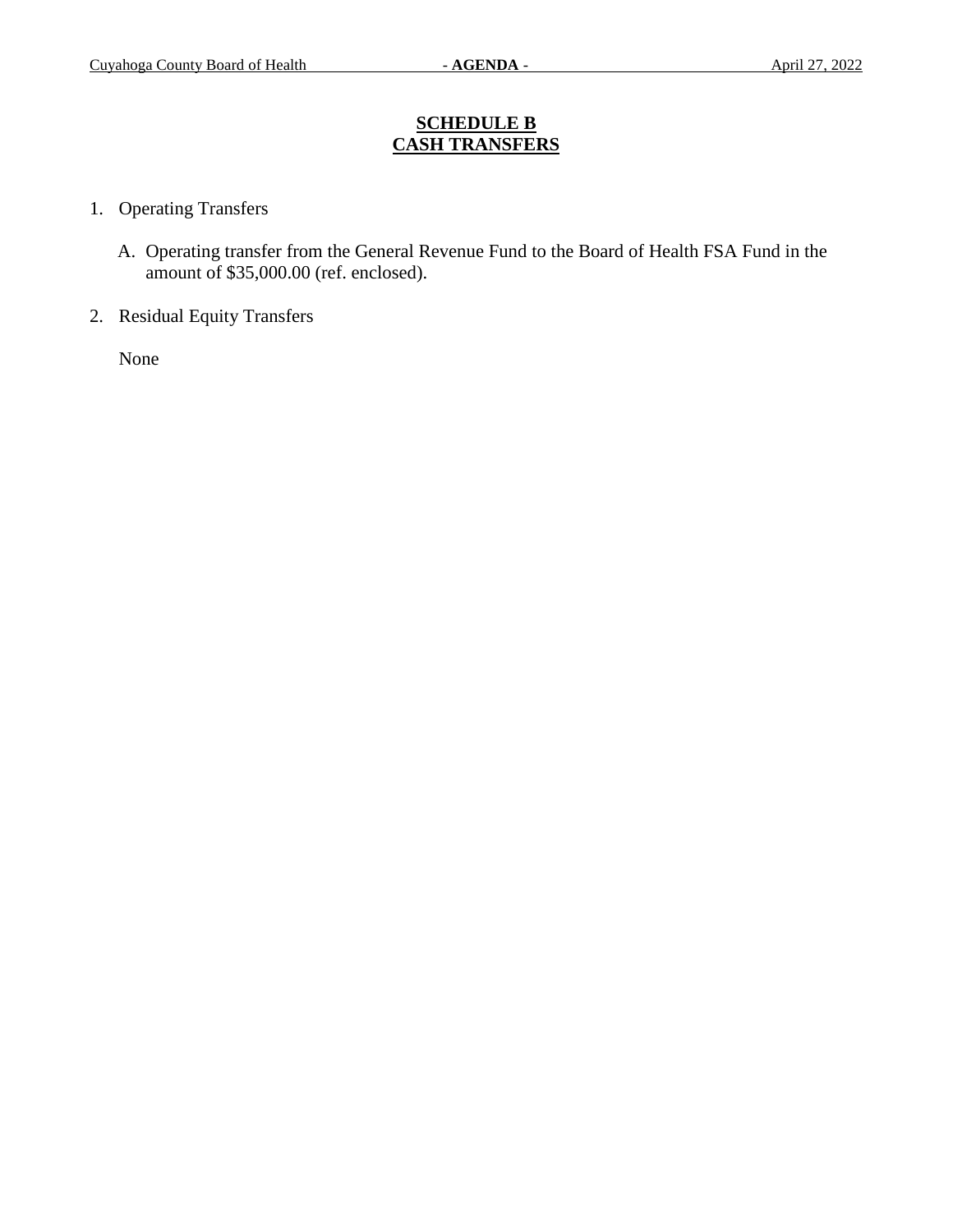### **SCHEDULE C ROUTINE PERSONNEL ACTIONS**

Unless otherwise specifically indicated, said appointments shall be effective as of the beginning of the next pay period following completion and satisfaction of any post offer requirements and signature as determined by the Director of Organizational Development.

Ratify Appointment(s):

- A. Sonji Deal-Mason, Disease Intervention Specialist, Grade D, \$46,991.00 annually, effective April 25, 2022.
- B. Alexa Geiger, Disease Intervention Specialist, Grade D, \$46,991.00 annually, effective April 25, 2022.
- C. Traci Scott, Disease Intervention Specialist, Grade D, \$46,991.00 annually, effective April 25, 2022.
- D. Melissa Hansen, Disease Intervention Specialist, Grade D, \$46,991.00 annually, effective April 25, 2022.
- E. Ebony Beachum, Disease Intervention Specialist, Grade D, \$46,991.00 annually, effective April 25, 2022.
- F. Emily Henry, Human Resources Generalist, Grade D, \$46,991.00 annually, effective April 25, 2022.
- G. Keshon Moore, Human Resources Generalist, Grade D, \$46,991.00 annually, effective April 25, 2022.
- H. Morgan Murphy, Data Analyst, Grade E, \$53,968.00 annually, effective April 25, 2022.
- I. Josh Panakkal, Informatician, Grade E, \$53,968.00 annually, effective April 25, 2022.

Appointment(s):

- A. TBD, Communicable Disease Investigator, Pay Grade D, \$46,991.00 annually.
- B. TBD, Grant Coordinator, Pay Grade C, \$41,149.00 annually.
- C. TBD, Grant Program Manager, Pay Grade E, \$53,968.00 annually.
- D. TBD, Grant Program Manager, Pay Grade E, \$53,968.00 annually.
- E. TBD, Administrative Assistant, Pay Grade B, \$35,170.00 annually.
- F. TBD, Registered Environmental Health Specialist (REHS)/Environmental Health Specialist In Training (EHSIT), Pay Grade C, \$41,149.00 annually.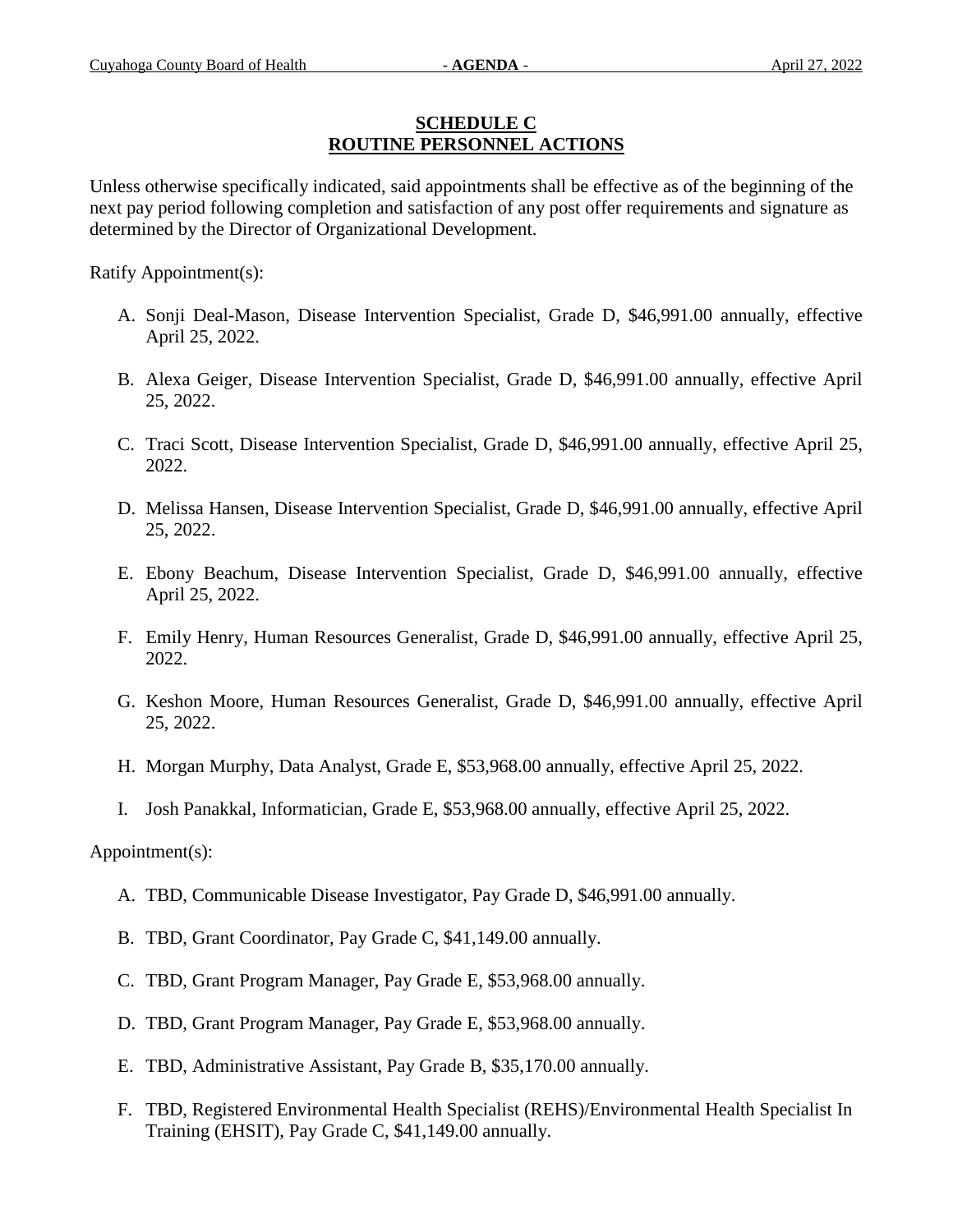- G. TBD, Registered Environmental Health Specialist (REHS)/Environmental Health Specialist In Training (EHSIT), Pay Grade C, \$41,149.00 annually.
- H. TBD, Public Health Nurse, \$47,073.00 annually.
- I. TBD, Public Health Nurse, \$47,073.00 annually.

Student Appointment(s):

Becki Burke, Interim Director of Organizational Development, asking permission from the Board to use the end date of October 31, 2022 for all student appointments.

- A. Nicole Bullock, Student Environment Worker, \$11.56 per hour, effective May 23, 2022.
- B. Sage Smith, Student Environment Worker, \$11.00 per hour, effective May 23, 2022.
- C. Nicholas Ball, Student Environment Worker, \$11.00 per hour, effective May 23, 2022.
- D. Claire Ebner, Student Environment Worker, \$11.00 per hour, effective May 23, 2022.
- E. Jarrett Vah, Student Environment Worker, \$11.00 per hour, effective May 23, 2022.
- F. Chad Smiley, Student Environment Worker, \$11.00 per hour, effective May 23, 2022.
- G. Renee Senft, Student Environment Worker, \$11.00 per hour, effective, June 6, 2022.
- H. TBD, Student Environment Worker, \$11.00 per hour, effective May 23, 2022.
- I. TBD, Student Environment Worker, \$11.00 per hour, effective May 23, 2022.
- J. TBD, Student Environment Worker, \$11.00 per hour, effective June 6, 2022.
- K. TBD, Student Environment Worker, \$11.00 per hour, effective June 6, 2022.
- L. TBD, Student Environment Worker, \$11.00 per hour, effective June 6, 2022.

#### Promotion(s):

- A. Becky Karns, Grant Supervisor, Grade F, \$73,256.99 annually, effective April 25, 2022.
- B. Vinothini Panakkal, Epidemiology Supervisor, Grade F, \$63,817.77 annually, effective April 25, 2022.
- C. Imani Tunson, Disease Intervention Specialist, Grade D, \$46,991.00 annually, effective April 25, 2022.
- D. Michelle Jardine, Administrative Assistant, Grade B, \$44,702.06 annually with a one-time lump sum payment of 4% (\$1,788.08), effective May 9, 2022.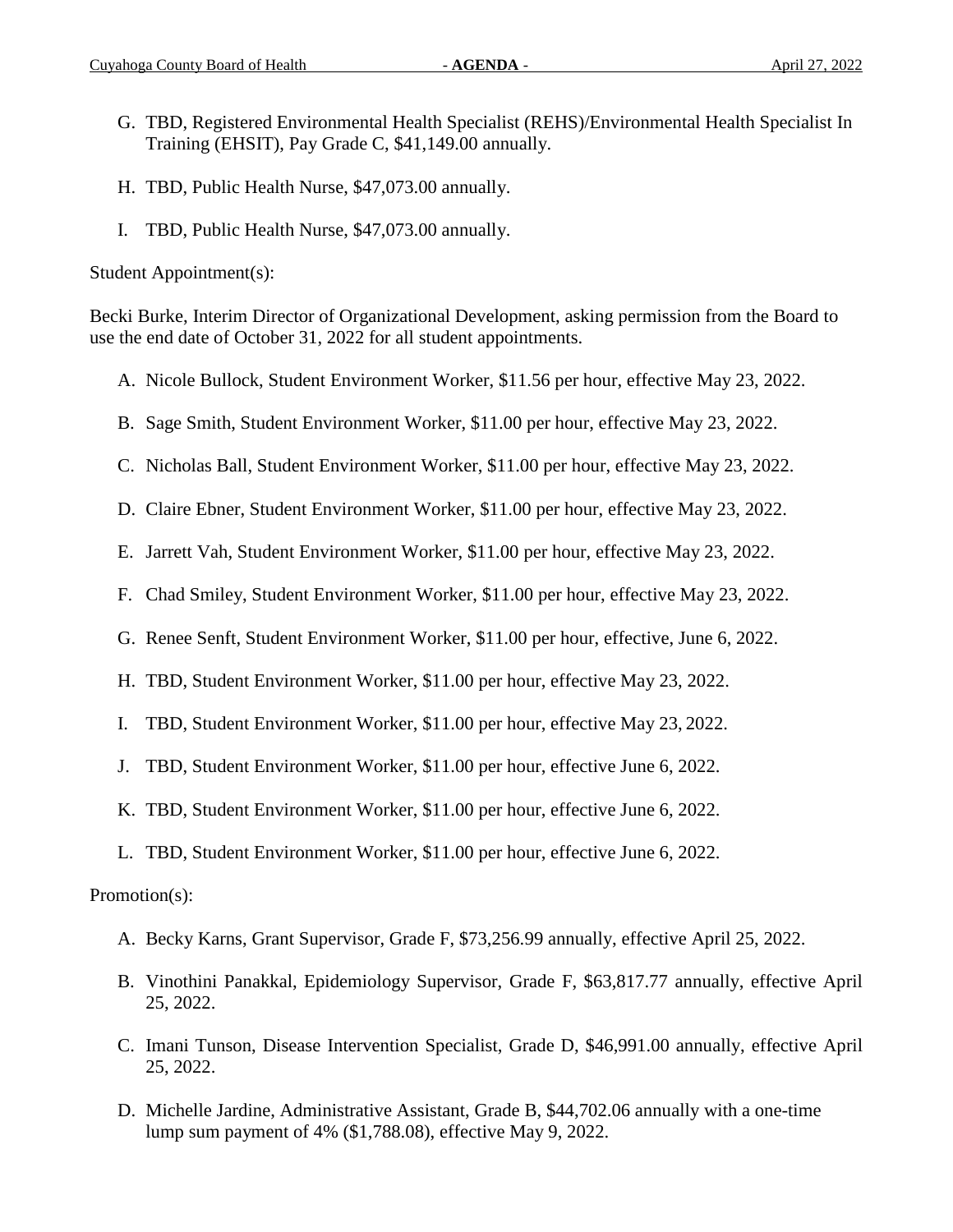Decrease in Hours:

A. Scott Zele, Registered Environmental Health Specialist (REHS), from 52.5 hours bi-weekly, \$47,213.14 to 45 hours bi-weekly, \$40,468.48 annually to annually effective May 9, 2022.

Resignation(s):

- A. Daniel Murphy, Registered Environmental Health Specialist (REHS), effective March 30, 2022.
- B. Ann Campbell-Dunham, Human Resources Supervisor, effective April 1, 2022.
- C. Romona Brazile, Interim Co-Director of Prevention & Wellness, effective May 20, 2022.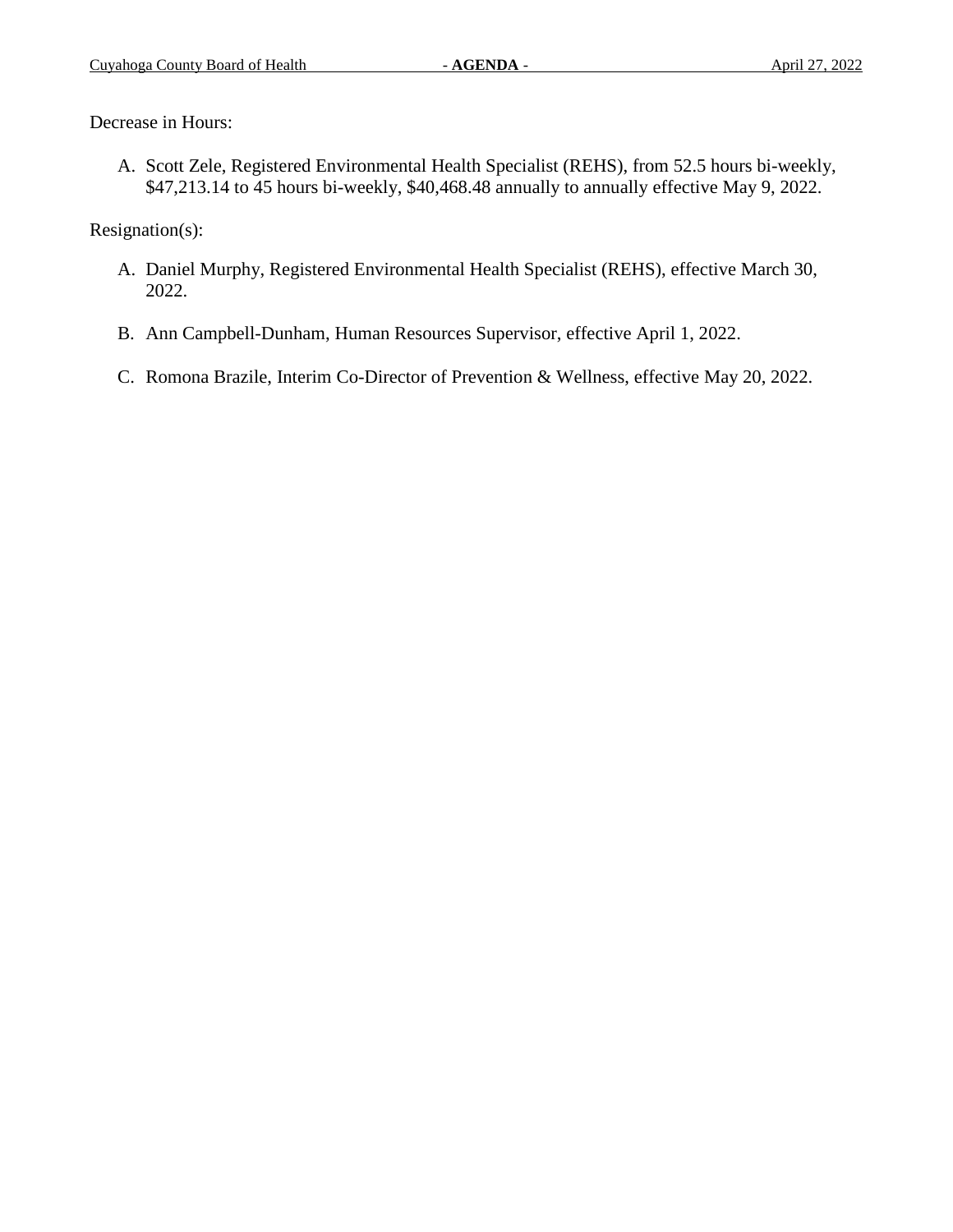# **SCHEDULE D EMPLOYEE TRAINING AND TRAVEL EXPENSES**

#### Administration

None

#### Environmental Public Health

a. Frank Varga to ODH Lead Risk Assessor examination March 25, 2022 – Austintown, Ohio.

#### Epidemiology, Surveillance and Informatics

None

#### Prevention and Wellness

- a. Ryan White staff to program meetings March 1, 2022-February 28, 2023 various locations in Ohio.
- b. Ending the HIV Epidemic (EHE) Care staff to program meetings March 1, 2022-February 28, 2023 – various locations in Ohio.
- c. Gloria Agosto Davis to Biomedical HIV Prevention Summit April 19-22, 2022 Chicago, IL.
- d. Alison Patrick to Lake Erie Supervisor and Nutrition Directors Meeting April 20, 2022 Berlin Heights.
- e. Alison Patrick to Making the Case for Child Health Conference May 31-June 3, 2022 Boston, MA.

\*Professional education under ONA contract.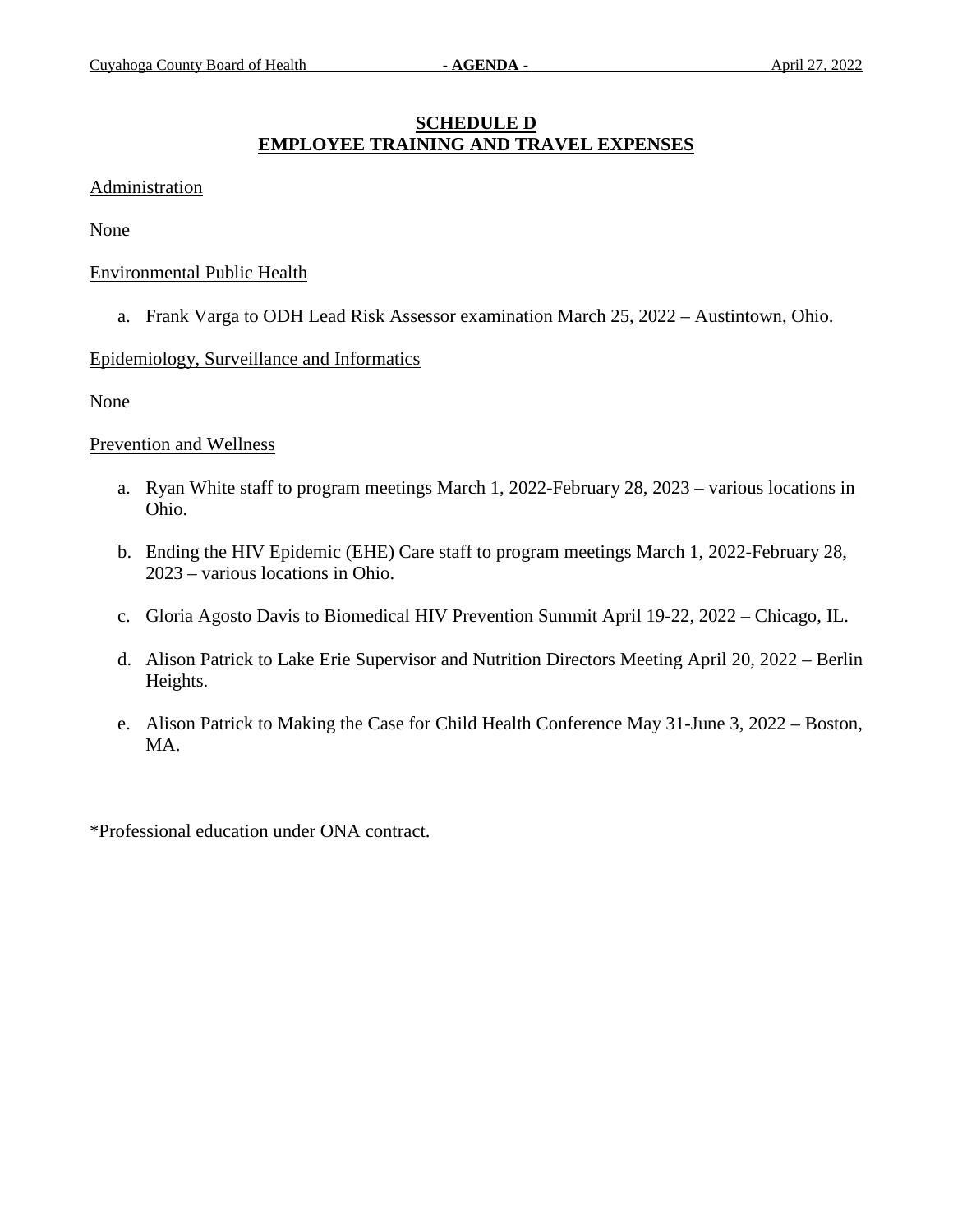### **SCHEDULE F CRC REPORT AND OTHER CONTRACTS**

#### A. CRC Report

1. April 5, 2022 Meeting (ref. enclosed):

No Exchange of Funds

CRC 2022-46: ODH - Registration - designated Project DAWN community naloxone distribution program

CRC 2022-47: Addendums - Amount to be paid to the Contractors is to remain the same

| Contractor                      | From     | $\overline{\text{To}}$      |
|---------------------------------|----------|-----------------------------|
| American Builders & Applicators | 10/31/21 | 04/29/22                    |
| <b>TNT Construction</b>         | 10/17/21 | 04/29/22                    |
| Paragon CMS                     | 01/11/22 | 04/29/22                    |
| Paragon CMS                     | 01/02/22 | 04/29/22                    |
| Paragon CMS                     | 03/15/22 | 04/29/22                    |
| Paragon CMS                     | 11/08/21 | 04/29/22                    |
| Paragon CMS                     | 11/28/21 | 04/29/22                    |
| Paragon CMS                     | 12/12/21 | 04/29/22                    |
| American Builders & Applicators | 10/14/21 | 04/29/22                    |
| <b>TNT Construction</b>         | 11/28/21 | 04/29/22                    |
| <b>TNT Construction</b>         | 01/14/22 | 04/29/22                    |
| Paragon CMS                     | 02/08/22 | 04/29/22                    |
| <b>TNT Construction</b>         | 04/03/22 | 04/29/22                    |
|                                 |          | <b>End of Contract Term</b> |

CRC 2022-48: Phase II Stormwater MOUs - City of Cleveland City of Cleveland Heights City of Warrensville Heights Village of Mayfield

CRC 2022-49: Data Use Agreement - Case Western Reserve University

Contract Authorizations

CRC 2022-50: American Builders & Applicators - \$7,015.00

CRC 2022-51: Dynamerican - \$15,987.00

CRC 2022-52: A&P Septic, LLC - \$15,200.00

CRC 2022-53: KMU Trucking & Excavating, LLC - \$6,475.00

Contract Approvals